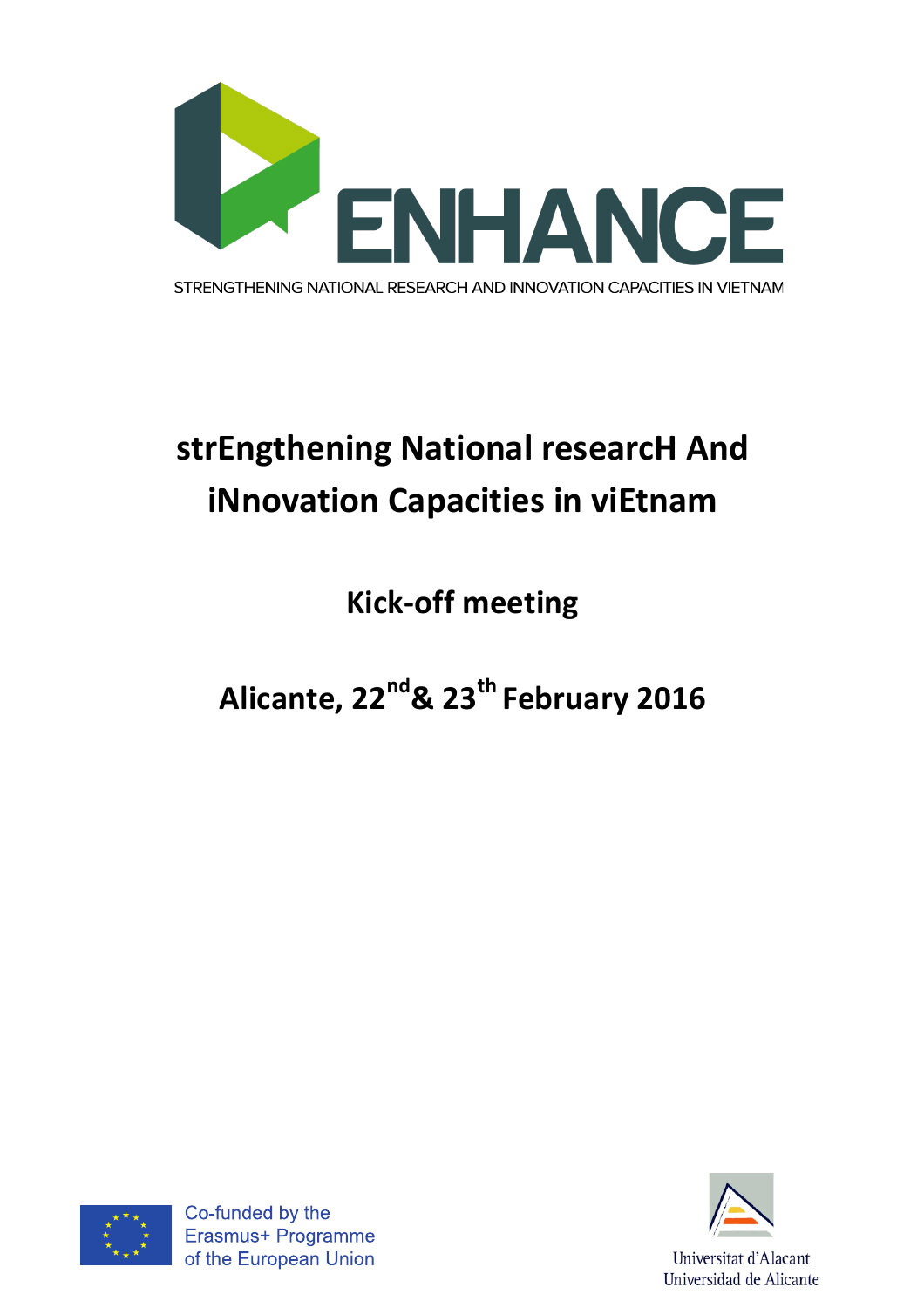

## **Project Acronym: ENHANCE**

**Project Title:** strEngthening National researcH And iNnovation Capacities in viEtnam

**Venue:** University of Alicante Building Germán Bernácer, room GB/1006 Carretera de San Vicente del Raspeig s/n 03690 San Vicente del Raspeig Alicante (Spain)

### **Expected results**

- Know each other for a smooth project implementation
- Understand workflow and organization of project
- Discuss work packages & the deliverables/outputs expected and responsibilities of each partner
- Develop action plans specific to the work packages for the next six month period
- Explore administrative/financial reporting

## **Important readings in preparation for the meeting in Alicante**

- Project proposal (activities, work plan, work packages). File name: ENHANCE-detailed-project-description
- Project overview (video presentation). File name: ENHANCE Project overview
- Practical information. File name: OGPI Practical Information ENHANCE

#### Download at:

https://www.dropbox.com/sh/v1y0nmxsxyyvdhn/AAAHzCn3aovv6RLU0YPI58SJa?dl=0



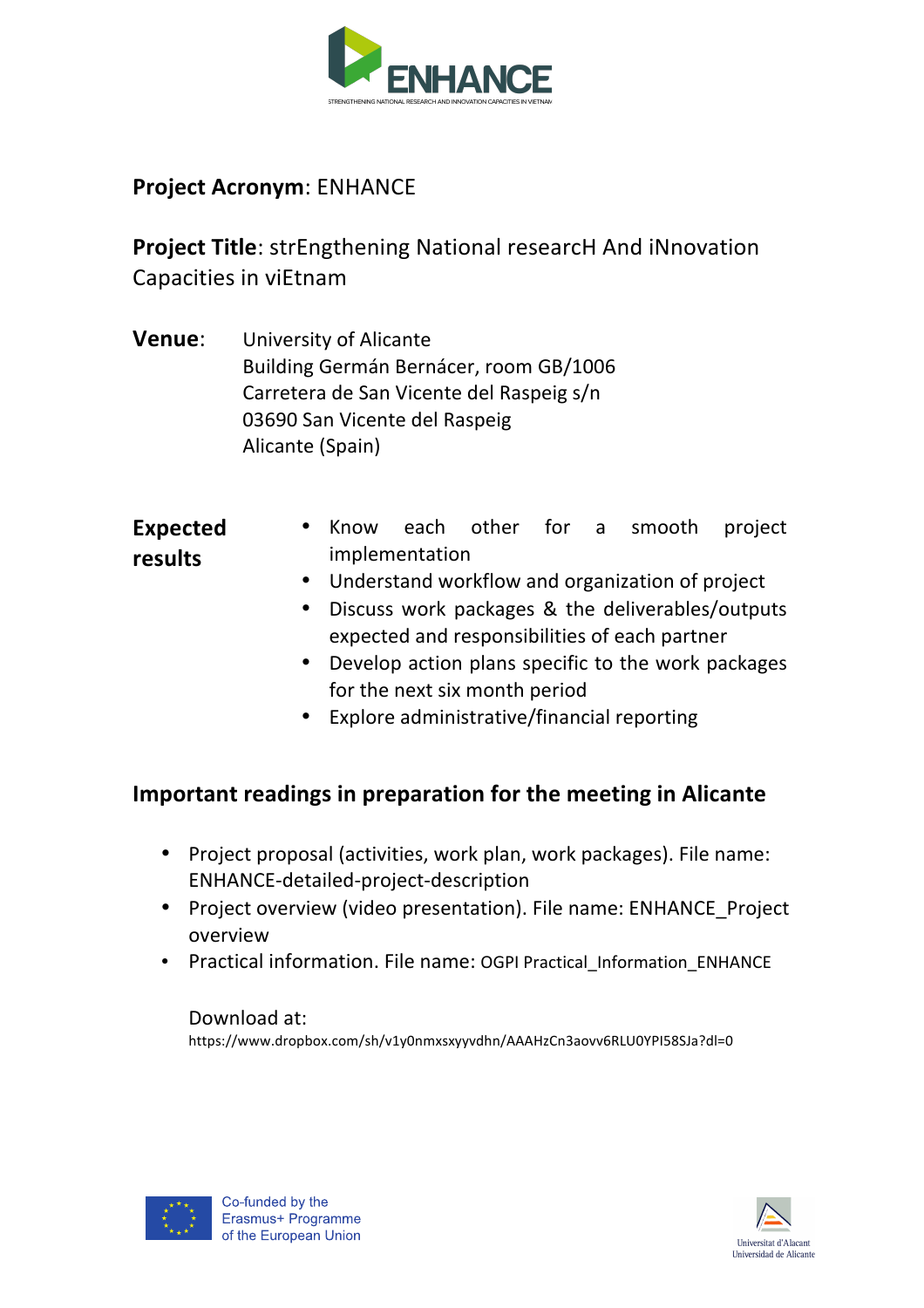

| 22/02/2016 (MONDAY) |       |          | Venue: Building Germán Bernácer, room GB/1006                                                                                                                                                                                                                                                                                                                                                                                                                                                                                                                                                                             |
|---------------------|-------|----------|---------------------------------------------------------------------------------------------------------------------------------------------------------------------------------------------------------------------------------------------------------------------------------------------------------------------------------------------------------------------------------------------------------------------------------------------------------------------------------------------------------------------------------------------------------------------------------------------------------------------------|
| From                | To    | Duration |                                                                                                                                                                                                                                                                                                                                                                                                                                                                                                                                                                                                                           |
| 9:00                | 9:15  | 15'      | ARRIVAL & REGISTRATION OF PARTICIPANTS                                                                                                                                                                                                                                                                                                                                                                                                                                                                                                                                                                                    |
| 9:15                | 9:30  | 15'      | <b>OFFICIAL WELCOME</b><br>Prof. Dr. Juan Llopis, Vice-President for International Relations, UA<br>Dr. Roberto Escarré, UA-OGPI Director                                                                                                                                                                                                                                                                                                                                                                                                                                                                                 |
| 9:30                | 11:00 | 90'      | <b>PARTNER PRESENTATIONS (15' per partner)</b><br>Presentation on partner's universities, most relevant research<br>areas/how is research managed and implemented at each university,<br>staff involved in the ENHANCE project, expectations from this<br>project.<br>Presentations by:<br>Thai Nguyen University (TNU)<br>1.<br>VNU Hanoi - University of Social Sciences and Humanities<br>2.<br>(USSH)<br>Hue University of Agriculture and Forestry (HUAF)<br>3.<br>VNU Ho Chi Mihn-University of Social Sciences and<br>4.<br>Humanities (HCMUSSH)<br>5. An Giang University (AGU)<br>Can Tho University (CTU)<br>6. |
| 11:00               | 11:30 | 30'      | <b>COFFEE BREAK</b>                                                                                                                                                                                                                                                                                                                                                                                                                                                                                                                                                                                                       |
| 11:30               | 12:30 | 60'      | <b>PARTNER PRESENTATIONS (15' per partner) (Continued)</b><br>Presentation of Universities, and staff involved in the project,<br>expectations.<br>Presentations by:<br>Ministry of Education and Training (MOET)<br>7.<br>Ministry of Science and Technology (MOST)<br>8.                                                                                                                                                                                                                                                                                                                                                |
|                     |       |          | Glasgow Caledonian University (GCU)<br>9.<br>10. SlovenkÁ TechinickÁ Univerzita V Bratislave (STUBA)                                                                                                                                                                                                                                                                                                                                                                                                                                                                                                                      |
| 12:30               | 13:00 | 30'      | <b>ENHANCE PROJECT OVERVIEW</b><br>Background & Rationale<br>Workflow<br><b>Targets</b><br>Dr. Ester Boldrini, OGPI Deputy Director, UA                                                                                                                                                                                                                                                                                                                                                                                                                                                                                   |
| 13:00               | 13:30 | 30'      | WP 2: IN-DEPTH NEEDS ANALYSIS ON R&I MANAGEMENT<br>Data collection and analysis methodology<br>Visits to EU R&I Offices<br>Prof. Andrej Soltesz, STUBA                                                                                                                                                                                                                                                                                                                                                                                                                                                                    |
| 13:30               | 14:30 | 60'      | <b>LUNCH BREAK</b>                                                                                                                                                                                                                                                                                                                                                                                                                                                                                                                                                                                                        |
| 14:30               | 15:30 | 60'      | Administrative issues: per diems' distribution                                                                                                                                                                                                                                                                                                                                                                                                                                                                                                                                                                            |
| 15:30               | 16:00 | 30'      | WP3: R&I UNITS CONSOLIDATION AT VIET HEIS<br>Improvement of R&I Units<br>R&I Units Sustainability Plan<br>Can Tho University & University of Alicante                                                                                                                                                                                                                                                                                                                                                                                                                                                                     |